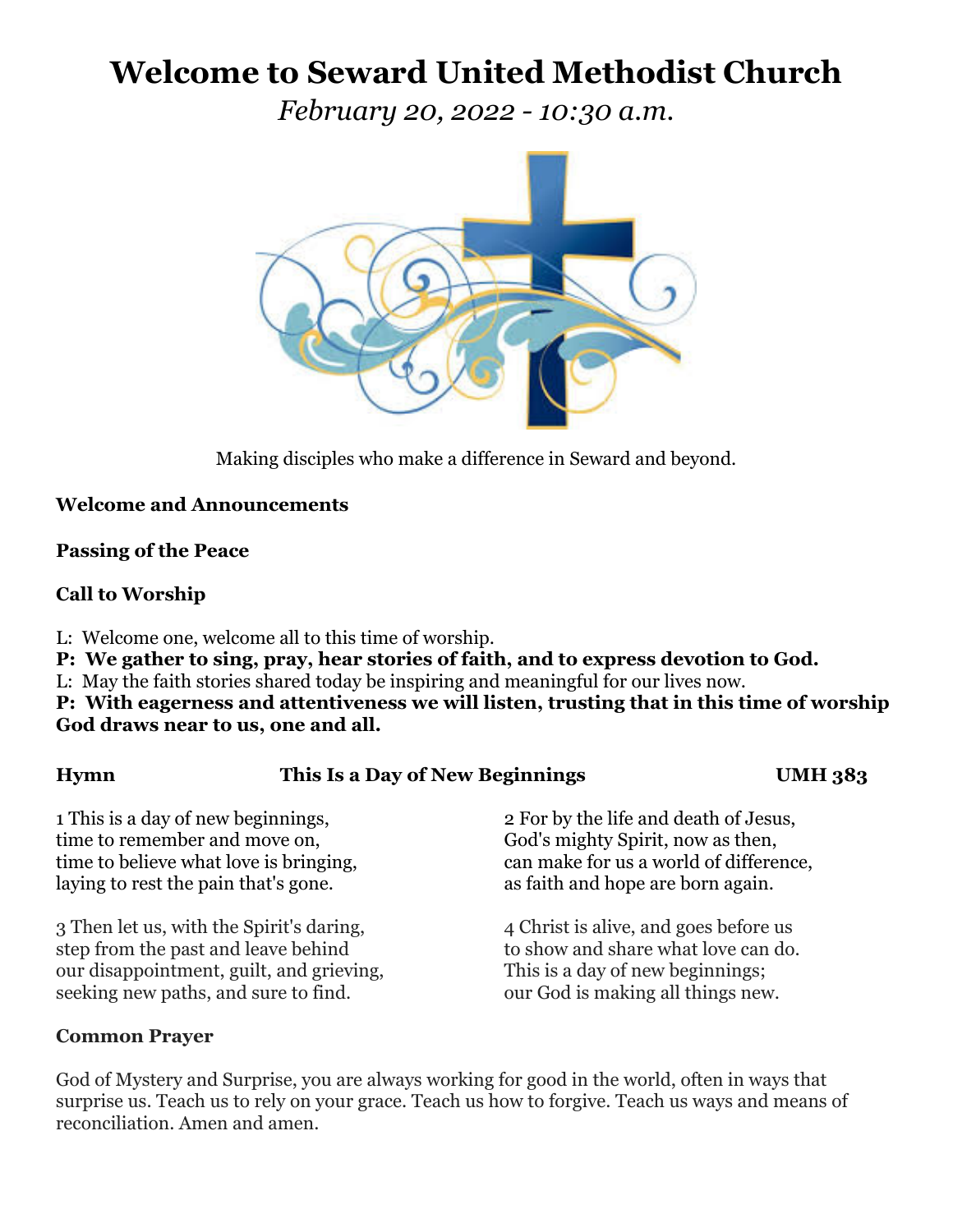# **Scripture Lesson: Genesis 37:17b-36 and Genesis 45:1-15**

# Genesis 37: 17b-28

So Joseph went after his brothers, and found them at Dothan. <sup>18</sup> They saw him from a distance, and before he came near to them, they conspired to kill him. <sup>19</sup> They said to one another, "Here comes this dreamer. <sup>20</sup> Come now, let us kill him and throw him into one of the pits; then we shall say that a wild animal has devoured him, and we shall see what will become of his dreams." 21 But when Reuben heard it, he delivered him out of their hands, saying, "Let us not take his life." <sup>22</sup> Reuben said to them, "Shed no blood; throw him into this pit here in the wilderness, but lay no hand on him"—that he might rescue him out of their hand and restore him to his father. <sup>23</sup> So when Joseph came to his brothers, they stripped him of his robe, the long robe with sleeves that he wore; <sup>24</sup> and they took him and threw him into a pit. The pit was empty; there was no water in it.

<sup>25</sup> Then they sat down to eat; and looking up they saw a caravan of Ishmaelites coming from Gilead, with their camels carrying gum, balm, and resin, on their way to carry it down to Egypt. 26 Then Judah said to his brothers, "What profit is it if we kill our brother and conceal his blood? <sup>27</sup> Come, let us sell him to the Ishmaelites, and not lay our hands on him, for he is our brother, our own flesh." And his brothers agreed. 28When some Midianite traders passed by, they drew Joseph up, lifting him out of the pit, and sold him to the Ishmaelites for twenty pieces of silver. And they took Joseph to Egypt.

## Genesis 44, selected verses

Then Joseph commanded the steward of his house, "Fill the men's sacks with food, as much as they can carry, and put each man's money in the top of his sack. <sup>2</sup> Put my cup, the silver cup, in the top of the sack of the youngest, with his money for the grain." And he did as Joseph told him... Joseph said to his steward, "Go, follow after the men; and when you overtake them, say to them, 'Why have you returned evil for good? Why have you stolen my silver cup?...He searched, beginning with the eldest and ending with the youngest; and the cup was found in Benjamin's sack. 13At this they tore their clothes... But Joseph said, "Only the one in whose possession the cup was found shall be my slave; but as for you, go up in peace to your father." ...Then Judah stepped up to him and said, "my father said to us, 'You know that my wife bore me two sons; <sup>28</sup> one left me, and I said, Surely he has been torn to pieces; and I have never seen him since. <sup>29</sup> If you take this one also from me, and harm comes to him, you will bring down my gray hairs in sorrow to Sheol.' Now therefore, please let your servant remain as a slave to my lord in place of the boy; and let the boy go back with his brothers. <sup>34</sup> For how can I go back to my father if the boy is not with me?

## Genesis 45: 3-5,13-15

Then Joseph could no longer control himself ...Joseph said to his brothers, "I am Joseph. Is my father still alive?" But his brothers could not answer him, so dismayed were they at his presence.

<sup>4</sup> Then Joseph said to his brothers, "Come closer to me." And they came closer. He said, "I am your brother, Joseph, whom you sold into Egypt. 5And now do not be distressed, or angry with yourselves, because you sold me here; for God sent me before you to preserve life. ... <sup>13</sup> You must tell my father how greatly I am honored in Egypt, and all that you have seen. Hurry and bring my father down here." <sup>14</sup> Then he fell upon his brother Benjamin's neck and wept, while Benjamin wept upon his neck. 15And he kissed all his brothers and wept upon them; and after that his brothers talked with him.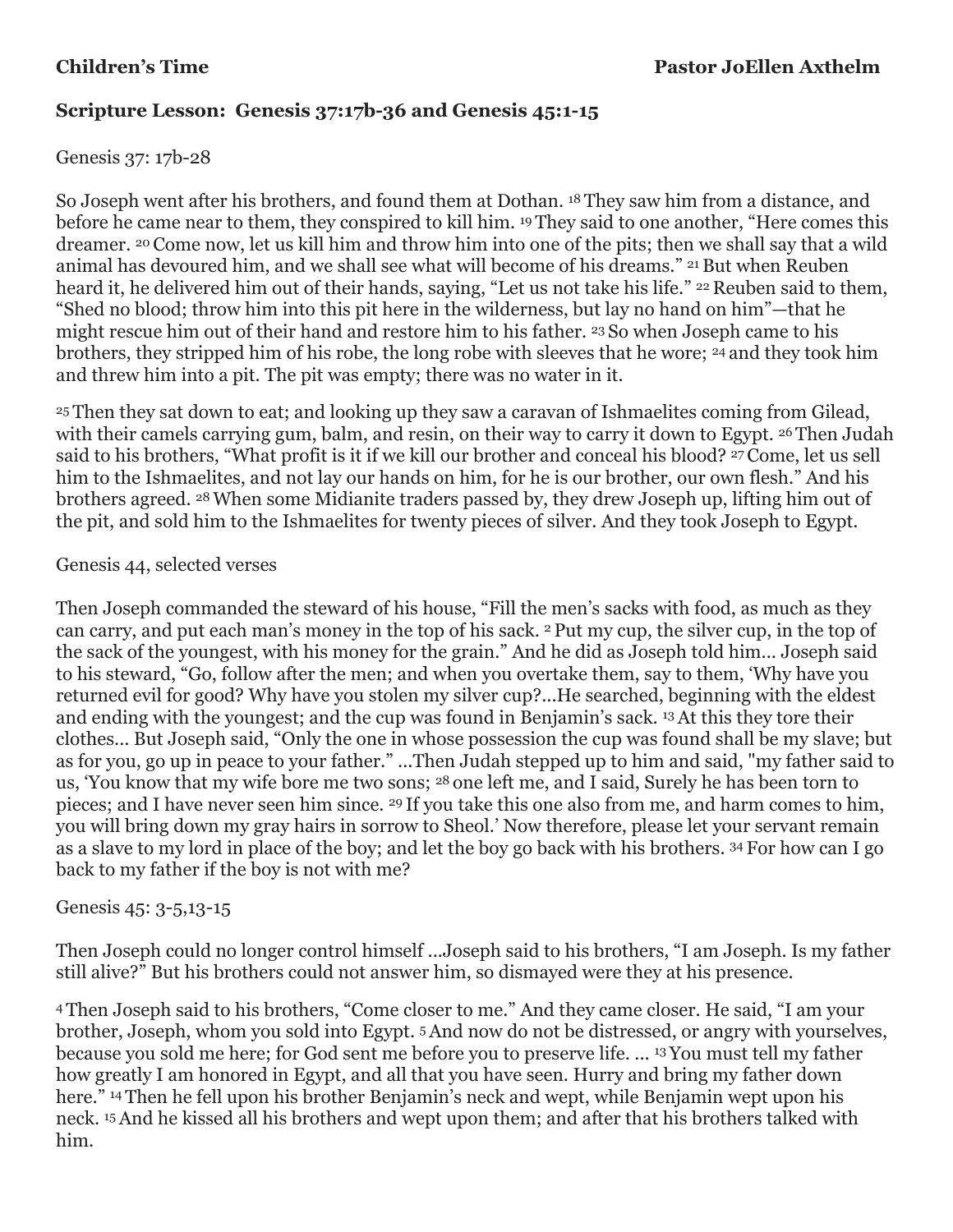### **Hymn Joseph Was His Father's Favorite** Text: Carolyn Windrey Gillette

Tune: BEACH SPRING, B.F. White

Joseph was his father's favorite out of all his family there, And his brothers did not like it when he got his coat to wear. It was different from the others — brighter, bolder than the rest. So he bragged to all his brothers that his father loved him best.

Joseph's nights were filled with dreaming; in his mind, he'd always win. Soon his brothers started scheming so they could get rid of him. In a pit they took and threw him, then they sold him. Who could save? To a land where no one knew him, he was taken as a slave.

Bought in Egypt, Joseph labored for a man named Potiphar. In that house he soon was favored — once again, a rising star. What went wrong? That star was falling — falsely charged and locked up tight. In his dreams, he heard a calling in the middle of the night.

Joseph, dreamer, there in prison saw a famine on the way. So his wondrous gift of vision set him free and saved the day. When his brothers came in hunger, begging, "Help us! Give us food," Joseph told them, "Weep no longer! "God intended this for good."

Soon the family reunited; so began new, joyful days. And through Joseph, we're reminded God can work in wondrous ways. God, we trust in you to guide us when we cannot see your plans. Always, always you're beside us; all of life is in your hands.

**Sermon Reconciliation Surprise Rev. Dr. Mary Kay Totty** 

### **The Prayers of the People**

*Please share your joys or concerns at the microphone or in the comments on Facebook or by texting us at 402-810-8900.*

**Prayer Hymn Be Thou My Vision UMH 451, v. 1-2** 

1. Be thou my vision, O Lord of my heart; 2. Be thou my wisdom, and thou my true word; naught be all else to me, save that thou art I ever with thee and thou with me, Lord; thou my best thought, by day or by night, thou and thou only, first in my heart, waking or sleeping, thy presence my light. great God of heaven, my treasure thou art.

Sharing of Joys & Concerns Pastoral Prayer The Lord's Prayer

**Offertory Alex Sommerfeld**